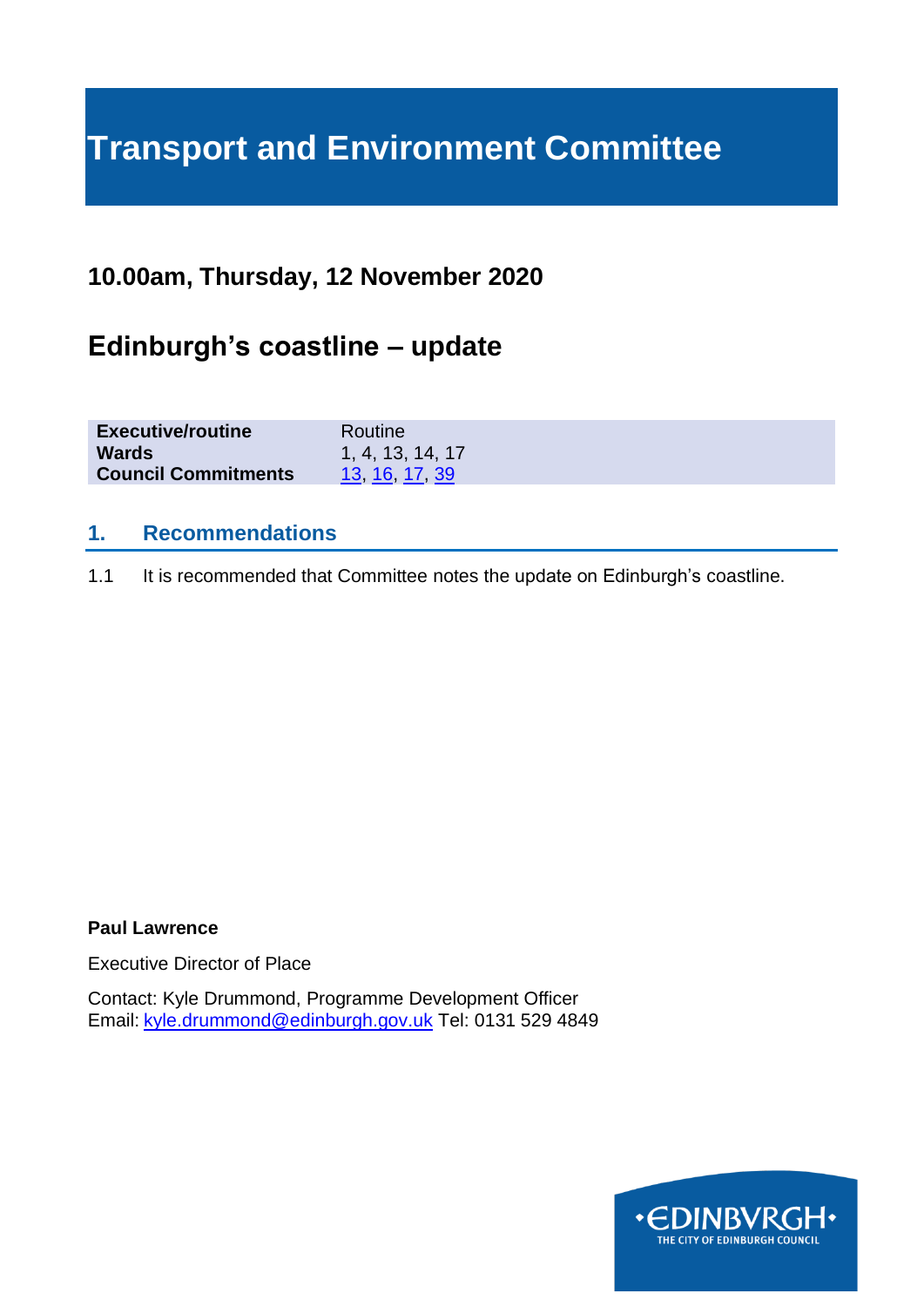**Report**

# **Edinburgh's coastline – update**

#### **2. Executive Summary**

2.1 This report provides an update on projects in which the Council is involved that concern preserving and enhancing the historic and environmental features of Edinburgh's coastline and enhancing residents' access to Edinburgh's coastline.

#### **3. Background**

- 3.1 Edinburgh's coastline stretches approximately 28 kilometres (km) along the Firth of Forth from South Queensferry to Joppa, ranging from undeveloped rural land to ageing industrial estates to densely-developed urban neighbourhoods.
- 3.2 On 31 [May 2018,](#page-4-0) a motion by Councillor Mary Campbell was agreed by the City of Edinburgh Council. The motion noted the value of Edinburgh's coastline and called for a scoping report setting out work to date, work currently in train, and work needing to be undertaken in relation to Edinburgh's coastline.
- 3.3 On [20 June 2019,](https://democracy.edinburgh.gov.uk/CeListDocuments.aspx?CommitteeId=136&MeetingId=4764&DF=20%2f06%2f2019&Ver=2) the Transport and Environment Committee considered a report on Edinburgh's coastline. The report noted the significant protection given to the built and natural heritage of Edinburgh's coastline by the Edinburgh Local Development Plan and the current work ongoing by the Council to further enhance this heritage. The report noted that oversight for matters pertaining to the coastline was provided by the Waterfront All Party Oversight Group. The Committee:
	- 3.3.1 Agreed that the Council seek to deliver a continuous active travel route along Edinburgh's coastline from South Queensferry to Joppa while exploring with East Lothian Council the scope to extend this route eastward; and
	- 3.3.2 Requested that an update report be provided after one year.

#### **4. Main report**

4.1 This report provides an update on Council projects concerning preserving and enhancing the historic and environmental features of Edinburgh's coastline and enhancing residents' access to Edinburgh's coastline.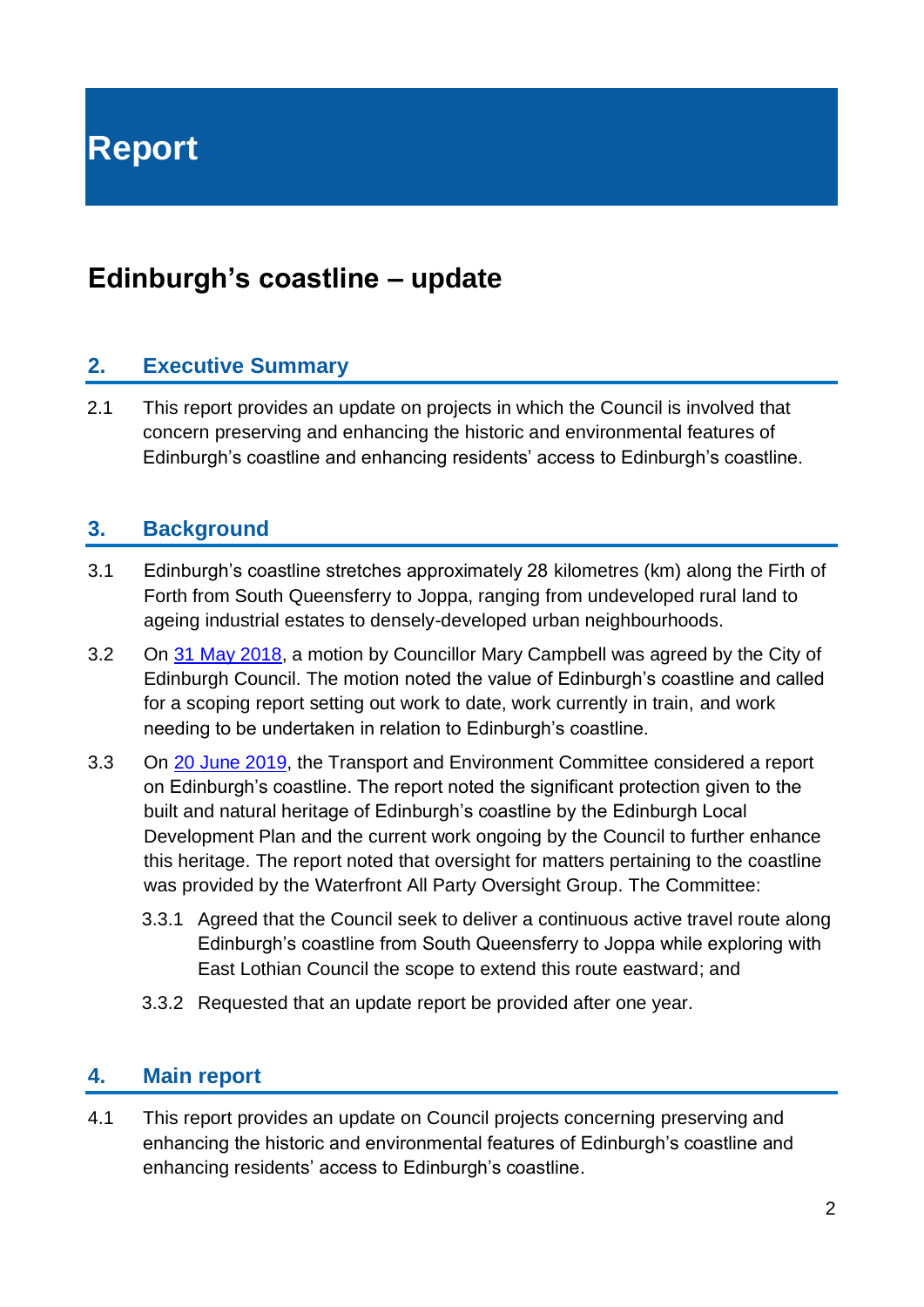- 4.2 The Council's bid to the Sustrans Places for Everyone fund for funding to deliver the next phase of the Edinburgh Promenade (section K1 to L, from Granton Beach to Granton Harbour) was unfortunately unsuccessful. The main feedback was that Sustrans would not be able to support a shared-use path in this location, meaning this section of the Promenade would need to have segregation between cyclists and pedestrians. Sustrans has invited the Council to make a revised bid and this is currently being worked on by officers. Consideration is also being given to how the Places for Everyone fund could be applied for to deliver other projects along the coastline, albeit finding Council match funding will prove challenging.
- 4.3 The Council also made an application to the Heritage Fund's Heritage Horizon Awards fund for a project titled "Edinburgh's Shoreline Heritage". The project would have includes strengthening of coastal woodland strips through tree planting; creation of additional wetland, coastal grassland and dune habitats along the coastline; conversion of contaminated brownfield land into coastal parks; and the restoration of a not-for-profit chain ferry using Victorian gravity technology across the River Almond, linking the project area to the National Cycle Network and John Muir Way. The Heritage Horizon Awards fund was heavily oversubscribed and unfortunately this application was also unsuccessful. Officers will explore alternative avenues for delivering this project.
- 4.4 In response to the COVID-19 pandemic, the Council rapidly put in place temporary changes to various streets in Edinburgh to enhance their usability by pedestrians and cyclists as part of the Spaces for People project. These have included the closure of Silverknowes Road between Marine Drive and Lauriston Farm Road.
- 4.5 A development framework for Granton Waterfront was agreed by Planning Committee on [26 February 2020.](https://democracy.edinburgh.gov.uk/ieListDocuments.aspx?CId=147&MId=326&Ver=4) A key principle for the development of the area set out by the framework is "*celebrating the Firth of Forth's unique and biodiverse shoreline* […] *enhancing and expanding spaces for open access to natural and urban coastal activities.*" The proposals include creating a new coastal park at North Shore, turning an ageing industrial estate into new green-space that will enhance amenity and also bolster resilience to flooding/rising sea levels/coastal erosion. The Granton Waterfront development is a massive Council project and is intended to set a new standard for waterfront developments in Edinburgh.
- 4.6 The Council is also currently exploring the scope for redeveloping brownfield land at Seafield. A key element of this is building in resilience to future flooding/rising sea levels/coastal erosion by developing new coastal green spaces which would deliver ecological benefits.
- 4.7 The scope to extend the promenade eastward of Joppa as far as Cockenzie has not yet been explored in depth. It is noted that various proposals for the former power plant size at Cockenzie have been brought forward. East Lothian Council has asked the Scottish Government to designate Cockenzie as a National Development.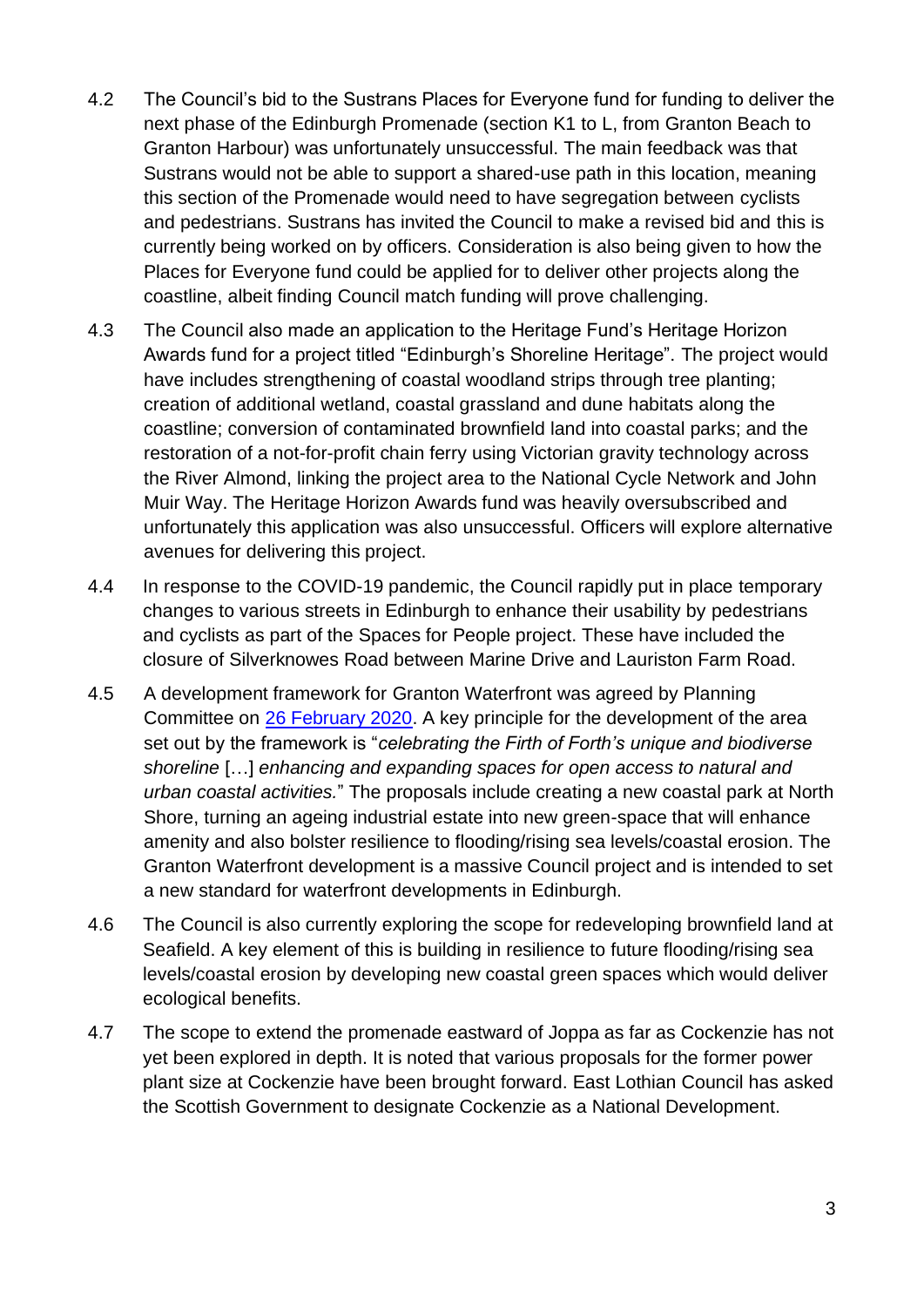# **5. Next Steps**

5.1 The Council will continue to deliver the various projects set out in this report. Key developments in each project will continue to be reported to the Waterfront All Party Oversight Group.

# **6. Financial impact**

6.1 There are no direct financial impacts arising from this report.

### **7. Stakeholder/Community Impact**

- 7.1 There are not considered to be any negative equalities impacts arising from this report. The Edinburgh Promenade Design Code takes account of the needs of users with mobility issues and therefore extending the Promenade would enhance the ability of people with mobility issues to experience Edinburgh's coastline.
- 7.2 Most of Edinburgh's coastline is designated as a Natura 2000 Special Protection Area and a Site of Special Scientific Interest. The Edinburgh Local Development Plan regulates development in these areas in view of the designation.
- 7.3 Significant consultation with residents and other stakeholders has been undertaken as part of the work to develop the Granton Waterfront development framework. Dialogue is now underway with relevant community councils around the potential future redevelopment of Seafield.

# **8. Background reading/external references**

- 8.1 [Edinburgh Promenade](http://www.edinburgh.gov.uk/downloads/file/836/edinburgh_promenade_design_code) Design Code
- 8.2 [Edinburgh Local Development Plan, policy T7](http://www.edinburghcouncilmaps.info/plans/ldp/Edinburgh_Local_Development_Plan.pdf#page=40)
- 8.3 ["A Strategy for the Edinburgh Boardwalk" –](http://www.edinburgh.gov.uk/download/meetings/id/17829/a_strategy_for_the_edinburgh_boardwalk) report to Planning Committee, 12 [January 2006](http://www.edinburgh.gov.uk/download/meetings/id/17829/a_strategy_for_the_edinburgh_boardwalk)
- 8.4 "Edinburgh Promenade" [report to Planning Committee, 14](http://www.edinburgh.gov.uk/download/meetings/id/3818/edinburgh_promenade) May 2009
- 8.5 [Edinburgh Biodiversity Action Plan](http://www.edinburgh.gov.uk/downloads/file/7669/edinburgh_biodiversity_action_plan_2016-18)
- 8.6 [Active Travel Action Plan](http://www.edinburgh.gov.uk/download/downloads/id/7316/active_travel_action_plan_2016_refresh.pdf)
- 8.7 ["Granton Waterfront Regeneration –](http://www.edinburgh.gov.uk/download/meetings/id/59007/item_72_-_granton_waterfront_regeneration_%E2%80%93_delivery_strategy) Delivery Strategy" report to Housing and [Economy Committee, 1](http://www.edinburgh.gov.uk/download/meetings/id/59007/item_72_-_granton_waterfront_regeneration_%E2%80%93_delivery_strategy) November 2018
- 8.9 ["Spaces for People Programme Update" –](https://democracy.edinburgh.gov.uk/ieListDocuments.aspx?CId=135&MId=5513&Ver=4) report to Policy and Sustainability [Committee, 11](https://democracy.edinburgh.gov.uk/ieListDocuments.aspx?CId=135&MId=5513&Ver=4) June 2020